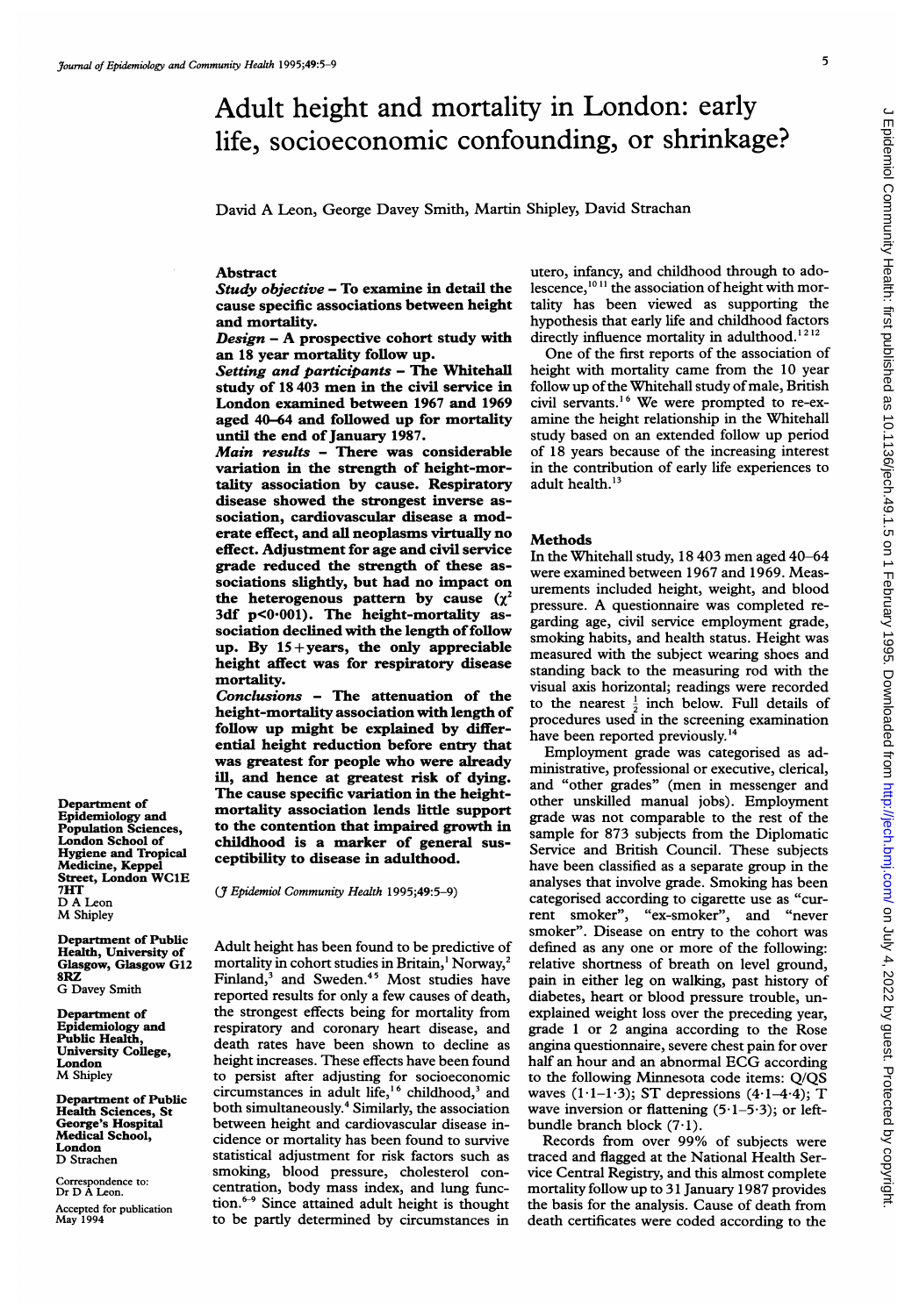Table <sup>1</sup> Number of deaths and mortality rate ratios (95% CI) for broad cause groups associated with a  $6$  in difference in height (short  $v$  tall)

| Cause of death (ICD8 code)     | No of<br>deaths | <b>Adjustments</b>   |                        |
|--------------------------------|-----------------|----------------------|------------------------|
|                                |                 | Age                  | Age and grade          |
| All causes (0001-9999)         | 4189*           | 1.21(1.13, 1.29)     | 1.12(1.04, 1.20)       |
| Malignant neoplasms (140-209)  | 1290            | 0.98(0.87, 1.11)     | 0.91(0.80, 1.03)       |
| Circulatory disease (390–458)  | 2198            | 1.25(1.14, 1.37)     | 1.18(1.07, 1.30)       |
| Respiratory disease (460-519)  | 348             | 1.90(1.52, 2.38)     | $1.60$ $(1.28, 2.02)$  |
| All other causes               | 340             | 1.27(1.00, 1.61)     | 1.16(0.91, 1.48)       |
| $\gamma^2$ heterogeneity (3df) |                 | 27.35<br>(p < 0.001) | $21 - 65$<br>(p<0.001) |

\* All cause mortality includes 13 deaths whose specific cause of death was not known.

## eighth revision of the International Classification of Diseases (ICD).

Mortality rates have been calculated using person years at risk. Age and grade adjusted mortality rate ratios and their confidence intervals have been estimated using Cox's proportional hazards regression model. The effect of height on mortality is expressed as the mortality rate ratio associated with a six inch difference in height derived from regression models in which height (as a continuous variable) was included as a linear term. Tests of linear trend in mortality ratios across the period of follow up have been calculated by testing the proportional hazards assumption. All analyses were performed using the statistical package SAS.

#### Results

#### HEIGHT EFFECTS BY CAUSE

The age adjusted associations between height at entry to study and mortality by cause group are shown in table 1. Respiratory disease shows the strongest inverse association, mortality declining with height. Smaller effects in the same direction are seen for circulatory disease and "all other causes". No effect is seen for the aggregate of all malignant neoplasms. Additional adjustment for civil service grade reduces all of the rate ratios, although there remains an appreciable effect for respiratory disease. It is highly unlikely that the variation in the effects across cause groups is due to chance.

In table 2, the height effects are presented for specific causes of death. Within circulatory disease there are striking differences in the effects which are unlikely to be due to chance. Mortality from coronary heart disease and cerebrovascular disease show moderate decreases with increasing height. The opposite is found for mortality from aortic aneurysm: tall people are at increased risk relative to those who were short. Adjustment for civil service grade results in small reductions in the circulatory disease rate ratios.

Mortality from bronchitis and emphysema, and the aggregate of other respiratory diseases, show similar strong inverse associations with height. Adjustment for grade reduces the rate ratios substantially, although they remain large compared to other causes.

The association of height with mortality from specific malignant neoplasms reveals no consistent direction of effect. The strongest effect is seen for oesophageal cancer, with adjusted rate ratios of over 2 associated with a 6 in reduction in height. Of the 12 cancer sites shown in table 2, the age adjusted rate ratios are above  $1.00$  for 5 sites. Adjustment for grade in addition to age, reduces most of the rate ratios, but the mixed patterns of effect are still apparent, although a formal test of heterogeneity suggests that these site specific differences could have arisen by chance alone.

HEIGHT EFFECTS BY PERIOD OF FOLLOW UP A pronounced attenuation of the height effects with period of follow up is shown in table 3 for all causes, coronary heart disease, and respiratory disease. For all three cause groups, the linear trend statistic is statistically significant. The reduction in the rate ratios with follow-up is most apparent for respiratory disease, although at  $15+$  years there remains an inverse association between height and mortality. For coronary heart disease, the rate ratios also decline, to such an extent that by the last follow up period there is virtually no height effect apparent.

Table 2 Mortality rate ratios (95% CI) for specific causes associated with a <sup>6</sup> in difference in height (short v tall)

| Cause of death (ICD8 code)                                                                                                                                                                                                               |                                                                                                                                    | Adjustments                                                                                                                                                                                                                                                              |                                                                                                                                                                                                                                                                                  |  |
|------------------------------------------------------------------------------------------------------------------------------------------------------------------------------------------------------------------------------------------|------------------------------------------------------------------------------------------------------------------------------------|--------------------------------------------------------------------------------------------------------------------------------------------------------------------------------------------------------------------------------------------------------------------------|----------------------------------------------------------------------------------------------------------------------------------------------------------------------------------------------------------------------------------------------------------------------------------|--|
|                                                                                                                                                                                                                                          |                                                                                                                                    | Age                                                                                                                                                                                                                                                                      | Age and grade                                                                                                                                                                                                                                                                    |  |
| Coronary heart disease (410-414)<br>Cerebrovascular disease (430-438)<br>Aortic aneurysm (441)<br>Other circulatory disease (remainder 390-458)<br>$\gamma^2$ heterogeneity (3df)                                                        |                                                                                                                                    | 1.33(1.20, 1.49)<br>1.37(1.05, 1.78)<br>$0.63$ $(0.41, 0.99)$<br>0.94(0.70, 1.26)<br>14.56<br>(p < 0.01)                                                                                                                                                                 | 1.27(1.14, 1.42)<br>1.29(0.99, 1.69)<br>0.58(0.37, 0.90)<br>$0.86$ ( $0.64$ , $1.15$ )<br>$16 - 71$<br>(p < 0.001)                                                                                                                                                               |  |
| Bronchitis and emphysema (490–492)<br>Other respiratory (460-489, 493-519)<br>$\gamma^2$ heterogeneity (1df)                                                                                                                             |                                                                                                                                    | $2.08$ (1.36, 3.20)<br>$1.84$ (1.41, 2.39)<br>0.24<br>(p>0.5)                                                                                                                                                                                                            | 1.58(1.01, 2.45)<br>$1.61$ (1.23, 2.11)<br>0.01<br>(p>0.5)                                                                                                                                                                                                                       |  |
| Lung cancer<br>Oesophagus cancer<br>Stomach cancer<br>Pancreas cancer<br>Colon cancer<br>Rectum cancer<br>Prostate cancer<br>Bladder cancer<br>Brain cancer<br>Leukaemia<br>Lymphoma<br>Other cancers<br>$\gamma^2$ heterogeneity (11df) | (162)<br>(150)<br>(151)<br>(157)<br>(153)<br>(154)<br>(185)<br>(188)<br>(191)<br>(204–207)<br>$(200 - 203)$<br>(remainder 140-209) | 1.06(0.86, 1.30)<br>2.34(1.18, 4.64)<br>1.23(0.80, 1.90)<br>1.11(0.65, 1.89)<br>$1.04$ (0.70, 1.55)<br>0.99(0.51, 1.93)<br>0.63(0.41, 0.99)<br>0.98(0.52, 1.85)<br>0.57(0.28, 1.15)<br>0.88(0.45, 1.72)<br>0.56(0.31, 1.01)<br>0.94(0.68, 1.31)<br>17.64<br>$(p = 0.09)$ | 0.89(0.73, 1.10)<br>2.14(1.07, 4.29)<br>1.07(0.69, 1.65)<br>$1.08$ (0.63, $1.85$ )<br>1.07(0.71, 1.60)<br>0.97(0.48, 1.94)<br>0.70(0.45, 1.11)<br>1.00(0.53, 1.89)<br>$0.56$ $(0.28, 1.15)$<br>0.91(0.46, 1.81)<br>0.53(0.29, 0.96)<br>0.86(0.06, 1.21)<br>13.72<br>$(p = 0.25)$ |  |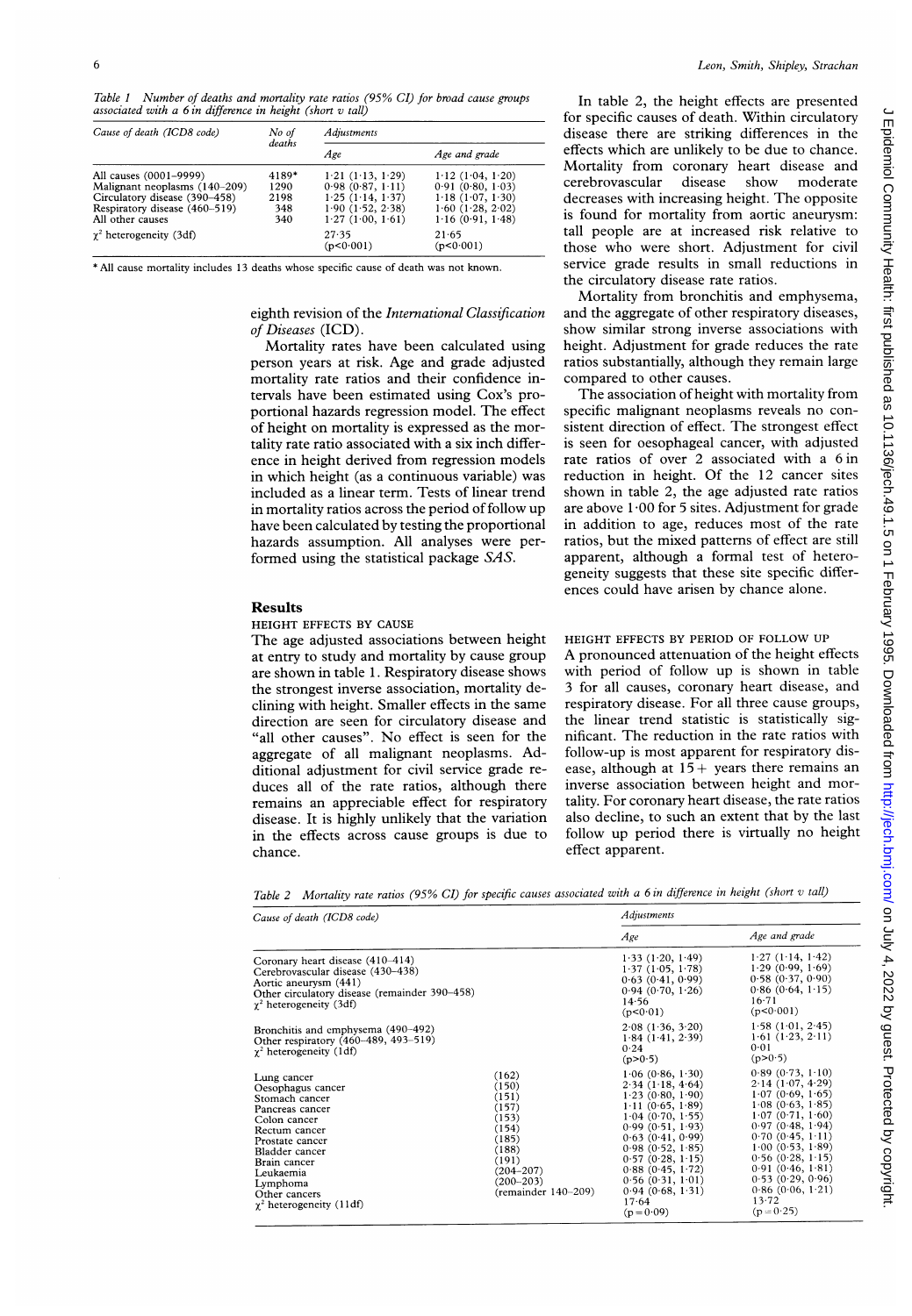Table 3 Cause specific mortality rate ratios (95% CI) associated with a 6 in difference in height (short  $v$  tall) by period of follow up

| Cause of death         | Period of follow up Adjustments<br>$\omega$ |                                |                                |  |
|------------------------|---------------------------------------------|--------------------------------|--------------------------------|--|
|                        |                                             | Age                            | Age and grade                  |  |
| All causes             |                                             |                                |                                |  |
|                        | $0 - 9$                                     | 1.36(1.23, 1.51)               | $1.23$ ( $1.11$ , $1.37$ )     |  |
|                        | $10 - 14$                                   | $1.15$ (1.03, 1.30)            | 1.09(0.97, 1.23)               |  |
| Test of linear trend   | $15+$                                       | 1.04(0.91, 1.19)<br>p < 0.01   | 0.98(0.86, 1.13)<br>p < 0.01   |  |
| Malignant neoplasms    |                                             |                                |                                |  |
|                        | $0 - 9$                                     | $1.01$ (0.83, $1.22$ )         | 0.90(0.74, 1.09)               |  |
|                        | $10 - 14$                                   | 1.00(0.81, 1.23)               | 0.94(0.76, 1.17)               |  |
|                        | $15+$                                       | $0.92$ $(0.71, 1.18)$          | 0.88(0.68, 1.13)               |  |
| Test of linear trend   |                                             | p > 0.5                        | p > 0.5                        |  |
| Coronary heart disease |                                             |                                |                                |  |
|                        | $0 - 9$                                     | $1.56$ (1.33, 1.83)            | $1.44$ (1.23, 1.67)            |  |
|                        | $10 - 14$                                   | $1.24$ (1.02, 1.50)            | 1.20(0.99, 1.47)               |  |
| Test of linear trend   | $15+$                                       | 1.07(0.85, 1.34)               | 1.06(0.83, 1.34)               |  |
|                        |                                             | p < 0.01                       | p < 0.01                       |  |
| Respiratory disease    |                                             |                                |                                |  |
|                        | $0 - 9$                                     | $3.26$ ( $2.20, 4.82$ )        | $2.64$ (1.76, 3.97)            |  |
|                        | $10 - 14$                                   | $1.58$ ( $1.10, 2.28$ )        | 1.33(0.92, 1.92)               |  |
| Test of linear trend   | $15+$                                       | 1.42(0.95, 2.13)<br>$p = 0.04$ | 1.25(0.83, 1.89)<br>$p = 0.04$ |  |
| All other causes       |                                             |                                |                                |  |
|                        | $0 - 9$                                     | 1.23(0.98, 1.55)               | 1.13(0.90, 1.42)               |  |
|                        | $10 - 14$                                   | 1.10(0.86, 1.41)               | 1.04(0.81, 1.34)               |  |
| Test of linear trend   | $15+$                                       | 1.01(0.77, 1.33)               | 0.91(0.70, 1.20)               |  |
|                        |                                             | $p = 0.4$                      | $p = 0.4$                      |  |

Table 4 Mortality rate ratios (95% CI) for broad cause groups associated with a 6 in difference in height (short  $v$  tall), excluding subjects with evidence of pre-existing disease on entry to study

| Cause of death (ICD8 code)                                                                                                                    | Adiustments                                                                                      |                                                                                                            |  |
|-----------------------------------------------------------------------------------------------------------------------------------------------|--------------------------------------------------------------------------------------------------|------------------------------------------------------------------------------------------------------------|--|
|                                                                                                                                               | Age                                                                                              | Age and grade                                                                                              |  |
| All causes (0001-9999)<br>Malignant neoplasms (140–209)<br>Circulatory disease (390–458)<br>Respiratory disease (460-519)<br>All other causes | 1.11(1.02, 1.29)<br>1.00(0.87, 1.16)<br>1.13(0.99, 1.28)<br>1.70(1.24, 2.33)<br>1.11(0.83, 1.49) | 1.04(0.95, 1.13)<br>0.92(0.80, 1.07)<br>1.06(0.93, 1.20)<br>$1.52$ ( $1.11$ , $2.08$ )<br>1.06(0.79, 1.43) |  |

EXCLUSION OF THOSE WITH PRE-EXISTING DISEASE

At entry to study, men with evidence of preexisting disease were 0-28in (95% CI 0-19- 0.37) shorter than those without after adjustment for age and grade. Table 4 shows the age and age and grade adjusted rate ratios by cause group having excluded subjects with disease on entry. With the exception of malignant neoplasms, the rate ratios in table 4 are smaller than in table 1, only the association with respiratory disease remaining of appreciable size after adjustment for age and grade.

Adjustment for current smoking habit, in addition to age and grade, had very little effect upon the height-mortality effects reported above.

## **Discussion**

Our analyses provide <sup>a</sup> much more detailed picture of the associations between height and mortality in the Whitehall study than published previously.'6 The cause specific patterns found are similar to those reported by Waaler, $2$  who found the strongest associations to be with mortality from obstructive lung disease, slightly weaker associations with mortality from cardiovascular disease as a whole, and no association for the aggregate of all cancers. However, the only other study to report data on the heightmortality association for a broader range of causes<sup>5</sup> (based on a cohort of Swedish conscripts) did not find the same relationships: tall people were at increased risk of death from neoplasms and the aggregate of cardiovascular and respiratory diseases. In this Swedish study, height was measured at age 18, while in the Whitehall and Norwegian<sup>2</sup> studies height was measured among people most of whom were considerably older. A study based on heights measured among a random sample of the entire Swedish population, however, found the usual inverse association between height and mortality from cardiovascular disease. $4$  A study of the association of self reported height with the prevalence of self reported chronic disease in the Italian national health survey<sup>15</sup> found the largest effects (adjusted for education, smoking, and region of residence) to be for respiratory diseases, smaller effects for cardiovascular disease and no effect for cancer.

One of the most striking variations between causes in the height effect in the Whitehall data is within circulatory disease. Height is inversely related to mortality from coronary heart and cerebrovasculalr disease, but positively related to mortality from aortic aneurysm. The correlation of aortic aneurysm mortality with height was not confined to the tallest men, nor to dissecting aneurysms, so it is unlikely that it can be entirely explained by the recognised vascular complications of Marfan's syndrome.<sup>16</sup>

There have been a variety of studies of height and cancer risk among men, although there is little consistency in their findings.'7 The positive associations between height and cancer risk found in several studies have been taken to indicate that high calorie intake in early life increases risk of cancer in adulthood,'819 a suggestion that receives some support from animal experiments.<sup>18</sup> It is interesting to note that the apparent increase in mortality from lymphomas with increasing height reported here is consistent with the finding that a series of Hodgkin's lymphoma patients were taller than their matched controls.<sup>20</sup>

The hypotheses advanced to explain why adult height may have an effect upon mortality tend to emphasise height as a proxy for circumstances in infancy and childhood. That height is associated with mortality, however, could be due to confounding, particularly by socioeconomic factors. Adult height is related to socioeconomic position,<sup>21 22</sup> and socioeconomic position is related to a range of risk factors. In the Whitehall study, civil service grade has been shown to be a powerful predictor of subsequent mortality. ' As a measure of socioeconomic position, it is highly correlated with circumstances in adult life, and risk factors for mortality including plasma cholesterol concentration, respiratory function, and blood pressure. The grade adjusted height effects in the Whitehall study, which remain appreciable for respiratory disease, and to a lesser extent coronary heart disease, could therefore be regarded as evidence for aetiological factors operating in childhood, infancy, or even in utero. However, residual confounding may also be present. Grade may not reflect the full subtlety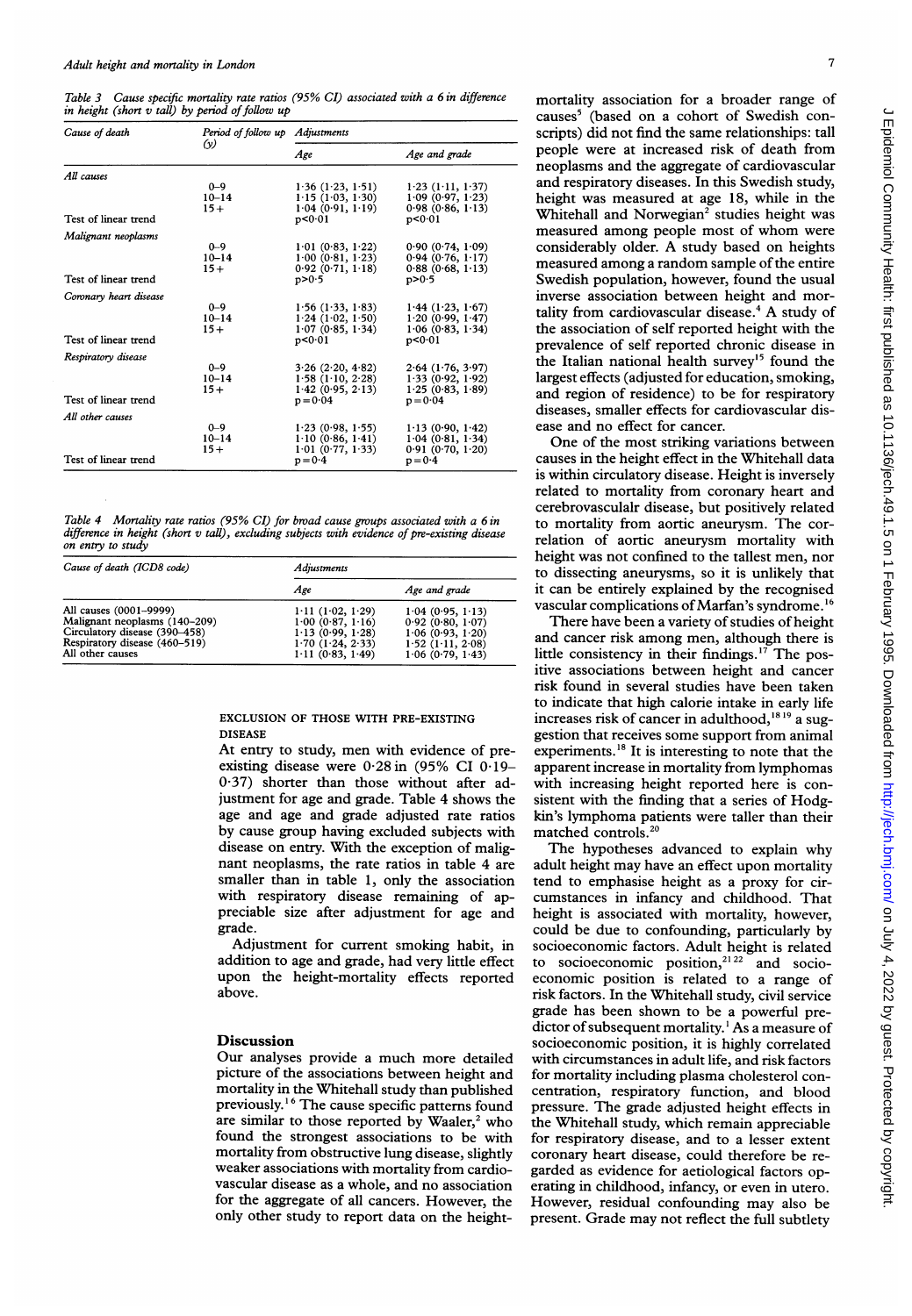of socioeconomic circumstances in adult life,<sup>6</sup> and thus the adjusted effects may overestimate the true effect ofheight as a proxy for childhood circumstances. Acting in the reverse direction, it is possible that the adjusted effects underestimate the influence of childhood circumstances, as within grade, differences in height may have <sup>a</sup> larger genetic component than variations in height in the study population as a whole. That socioeconomic confounding is not the only explanation is suggested by the fact that very similar associations were observed between height and cardiovascular disease in the socioeconomically homogenous US study population of male physicians.<sup>8</sup>

It was shown earlier that age and grade adjusted height effects vary by broad cause of death group.<sup>6</sup> This variation in effect is even more marked in the detailed cause specific analyses we present here. We thus conclude that these Whitehall data provide little support for the contention<sup>123</sup> that circumstances in infancy and childhood influence susceptibility in adulthood to disease in general.

It has been suggested<sup>24</sup> that the positive association seen between upward social mobility and height may explain part of the heightmortality association: taller people being more likely to reap the health benefits of better socioeconomic circumstances in adulthood, regardless of their socioeconomic position in childhood. Waaler,<sup>2</sup> who was the first to systematically report the association between height and mortality, discussed the significance of height as a proxy for childhood circumstances, as well as the possibility that genetic regulation of height and susceptibility to disease may be linked in some way. Intriguingly, however, he also considered that reverse causality might be important, in that "diseases ... might lead to shorter body height . . . and of course also to excess mortality" (p 34). Measured height could decline as a consequence of the onset of morbidity which ultimately leads to death. This "shrinkage" might be due to postural changes, some of which may be organic, such as kyphosis among men with obstructive lung disease.

Our findings that the main height-mortality associations are attenuated with length of follow up are consistent with this "shrinkage" explanation. There is a parallel with the healthy worker effect.<sup>25</sup> Mortality rates among cohorts of people in employment at the start of follow up are usually lower than those in the general population. This health advantage is strongest at the start of follow up, but wears off with duration of follow up, as the prevalence of disease increases and a proportion of those who become sick fall out of employment. The decline in the height effect with length of follow up observed in our analyses could be <sup>a</sup> similar "wearing-off" of a selection effect. The parallel with the healthy worker effect extends to the way in which shrinkage affects different causes of death. While the healthy worker effect has little impact on mortality from malignant neoplasms, the mortality advantage from cardiovascular disease is generally eliminated within five to 10 years, while that for respiratory dis-

ease remains more substantial and persists over a much longer period.<sup>26</sup> However, it should be emphasised that the healthy worker effect operates in an opposite way to the hypothesised shrinkage effect, as it involves the selection of the "healthy" employed, rather than the selection of the "sick" whose measured height has declined through illness.

If health-related shrinkage explains some of the association, then one would predict that height would show <sup>a</sup> much reduced effect on mortality in a follow up study if persons with pre-existing disease were excluded at the outset. This is consistent with our finding that the height effects were almost eliminated for all causes other than respiratory disease as a result of the exclusion of those who had evidence of pre-existing disease on entry to study. A similar picture is evident from an analysis of data from the US railroad cohort study.<sup>27</sup> This study recruited three thousand white railway workers aged 40-59 years and followed them up over <sup>a</sup> 20 year period. The presence of cardiovascular disease at baseline examination was determined by clinical and ECG findings of myocardial infarction, angina, major non-specific ECG abnormalities, peripheral vascular disease and hypertension. When 465 men with evidence of cardiovascular disease at baseline were excluded, there was no association between height and major cardiovascular disease ascertained during follow up. However, exclusion of those with <sup>a</sup> history of angina in the US physicians study had little impact on the strength of the height-disease association.<sup>8</sup>

Those men with evidence of pre-existing disease at entry to the Whitehall study were  $\frac{1}{4}$  in shorter at the start of follow up than those without. How biologically plausible is it that such a height difference could have arisen through shrinkage rather than differences in maximum attained height? A partial answer to this question may be provided by looking at the size of height reductions associated with aging. Longitudinal studies suggest that measured height peaks at the end of the third decade of life, declining with increasing velocity from the end of the fourth decade.<sup>2829</sup> Forsdahl and Waaler,<sup>29</sup> in their study of 10 000 men and 10 000 thousand women in Norway, report reductions of around <sup>1</sup> mm/y in each five year age group in the range 45-69 years. However, by age 80-84, height declines by  $2.2$  mm/y. Similar height reductions are reported in two longitudinal studies of "healthy" men in the United States.<sup>2830</sup> If these height reductions applied to the Whitehall study population, over <sup>a</sup> 20 year period there would be <sup>a</sup> mean shrinkage of about 0-8 in. Given this degree of "normal" shrinkage, it is possible that a difference of  $\frac{1}{4}$  in, or even more, could arise as a result of differential shrinkage between those who have certain types of morbidity and those who do not.

It should be emphasised that our data do not provide any direct evidence for the role of shrinkage as a contributory factor to the heightmortality relationship. In order to quantify the extent to which shrinkage may explain some of the height-mortality association, what is now